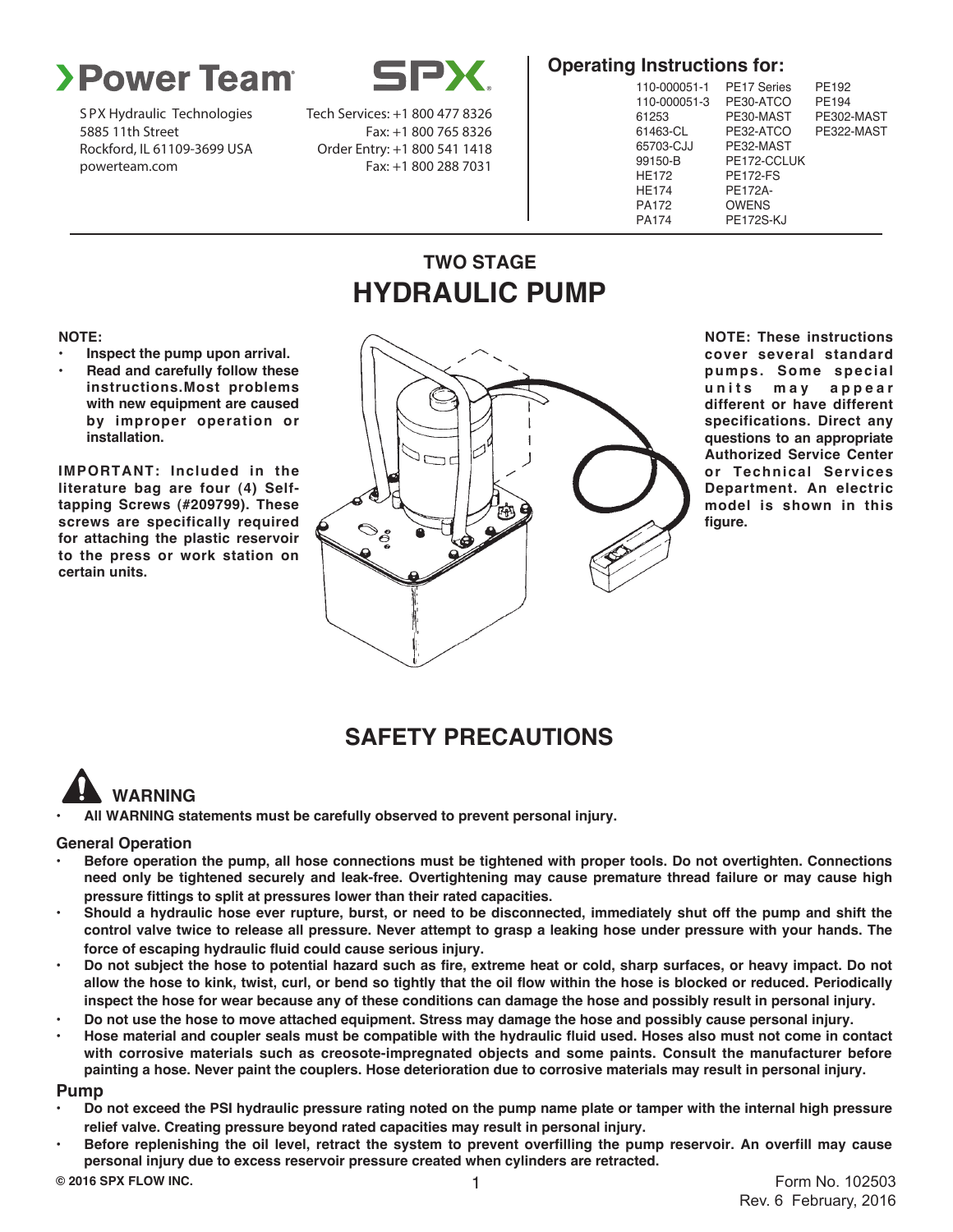## **Safety Precautions (Continued)**

### **Cylinder**

- **• Do not exceed rated capacities of the cylinders. Excess pressure may result in personal injury.**
- **• Do not set poorly-balanced or off-center loads on a cylinder. The load may tip and cause personal injury.**

### **Air Supply**

**• Shut off and disconnect the air supply when the pump is not in use or before breaking any connection in the system.**

### **Electrical Supply**

- **• Do not use an ungrounded (two-prong) extension cord.**
- **• Avoid conditions which could create an electrical hazard.**
- **• If the power cord is damaged or wiring exposed, replace or repair immediately.**
- **• Check the voltage rating on the pump motor name plate to be certain the outlet you are using is of the proper voltage.**
- **• Correct voltage is required for pump to operate properly.**
- **• Low voltage may cause the following: overheated motor; motor fails to start under load;motor surging when trying to start; motor stalls before maximum pressure is reached.**
- **• Always check the voltage at the motor with the pump running at full pressure.**
- **• Never run the motor on long, light gauge extension cords.**
- **• Low voltage = 10% less than name plate voltage.**
- **• Line voltage for all permanent magnet motors (PE19 series) must not exceed 120 volts AC.**



## **SET-UP AND OPERATION**

**WARNING: To help avoid possible personal injury,**

- **• Any electrical work must be done by a qualified electrician.**
- **• Disconnect the power supply before removing the motor casing cover or performing repairs or maintenance.**
- **• Changing the voltage on this unit is an involved, and if improperly performed, hazardous procedure. Consult the manufacturer for specific information before attempting any rewiring.**

## **Hydraulic Set-up**

- 1. Clean the areas around the oil ports of the pump and hydraulic cylinders.
- 2. Inspect the threads and fittings for signs of wear or damage and replace as needed. Clean all hose ends, couplers, and union ends.
- 3. Remove the plastic thread protectors from the hydraulic outlets. Connect the hose assembly to the valve and couple the hose to the cylinder.
- 4. Seal all pipe connections with pipe sealant. PTFE tape can be used to seal hydraulic connections provided only one layer of tape is used. Apply the tape carefully to prevent it from being pinched by the coupler and broken off inside the pipe end. Any loose pieces of tape could travel through the system and obstruct the flow of oil or cause jamming of precision-fit parts.

## **Air Motor Set-up**

Remove the thread protector from the air inlet and install the air supply fittings (not included) as shown at right. Air supply must be minimum 20 CFM and 80 PSI, with 100 PSI maximum.

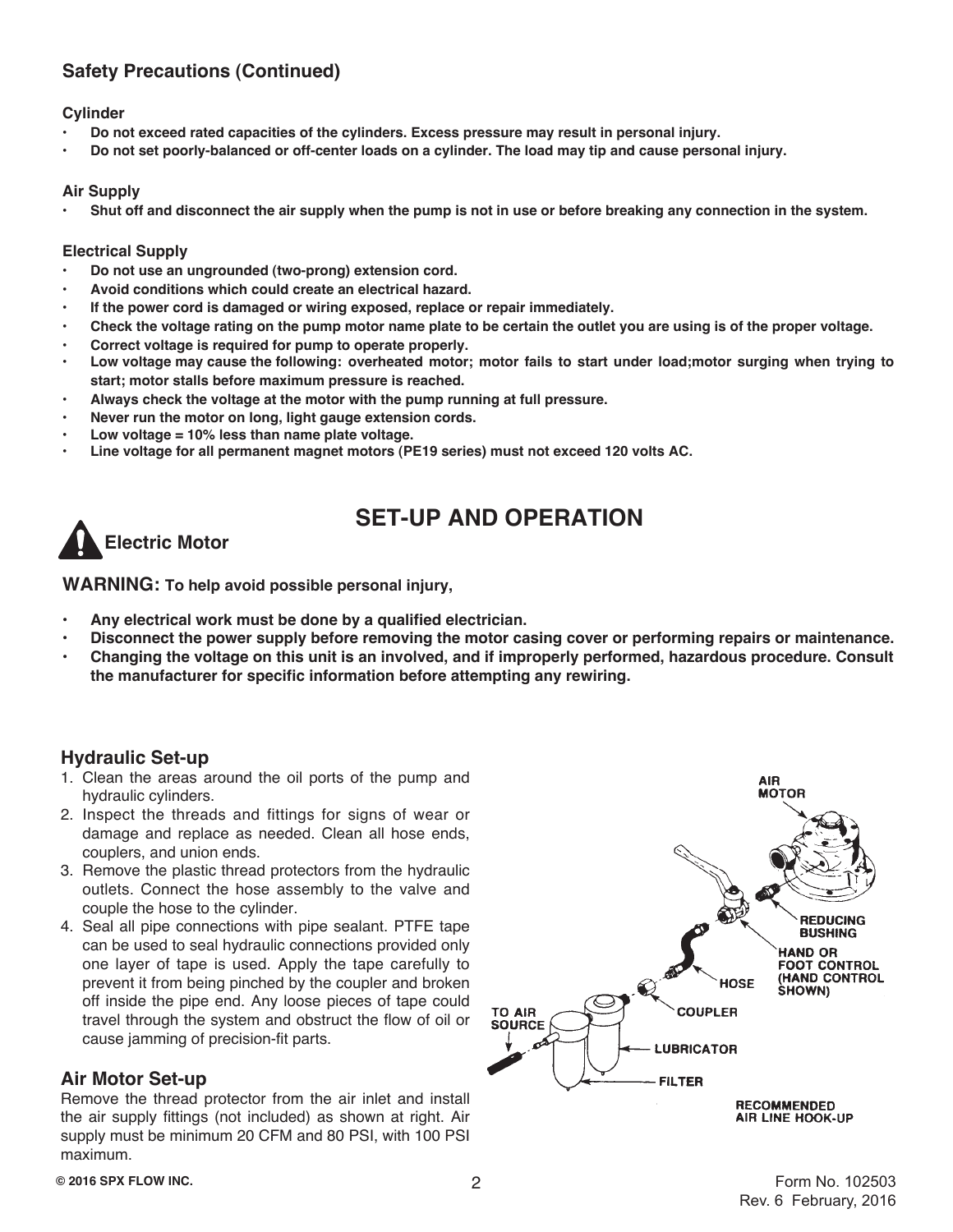### **Filling the Reservoir**

**NOTE: The pump is shipped without oil in the reservoir. Oil is included in a separate container.**

- 1. Thoroughly clean the area around the filler cap with a clean cloth to prevent contamination of the oil by foreign particles.
- 2. Remove the filler cap and insert a clean funnel with filter. Reservoir may be filled to within 1" of the top cover with all cylinders retracted. Replace filler cap and check to see that the breather-hole in the cap is open. **Note: If oil foaming becomes a problem, reduce the oil level to 2" below the cover plate.**

### **Valve Operation 2-Position, 2-Way Manual Valves used with Single-acting Cylinders**

- 1. To build pressure, turn the valve control handle counterclockwise (CCW).
- 2. Start the pump by pressing the remote motor control ON/ OFF switch. **NOTE: Oil advances the cylinder when the unit is activated.**
- 3. When the cylinder has advanced to the desired position, release the remote motor control ON/OFF switch.
- 4. To retract the cylinder, turn the valve control clockwise (CW).
- **NOTE: The valve works the same as the manifold if the pump is operated with the valve in the RETURN position. In this position, the cylinder advances when the pump is running and retracts when the motor is stopped.**

**When the valve is in the HOLD position, the cylinder advances when the pump is running and holds when the motor is stopped. The cylinder can be retracted by moving the valve to the RETURN position.**

## **Manifold Assembly used with**

### **Single-acting Cylinders or Remote Valves**

- 1. Start the pump by pressing the remote motor control ON/ OFF switch. **NOTE: Oil advances the cylinder when the unit is activated.**
- 2. When the cylinder has advanced to the desired position, release the remote motor control ON/OFF switch. The cylinder will retract.

### **Tandem Center 4-Way Control Valve used with Double-acting Cylinders**

- 1. Place the valve control lever in the NEUTRAL or hold position.
- 2. Start the pump by pressing the remote motor control ON/ OFF switch.
- 3. Advance the cylinder by shifting the valve control lever to the ADVANCE position.
- 4. When the cylinder has advanced to the desired position, release the remote motor control ON/OFF switch. **NOTE: The cylinder momentarily loses pressure during the shifting process.**
- 5. Retract the cylinder by shifting the valve control lever to the RETRACT position.

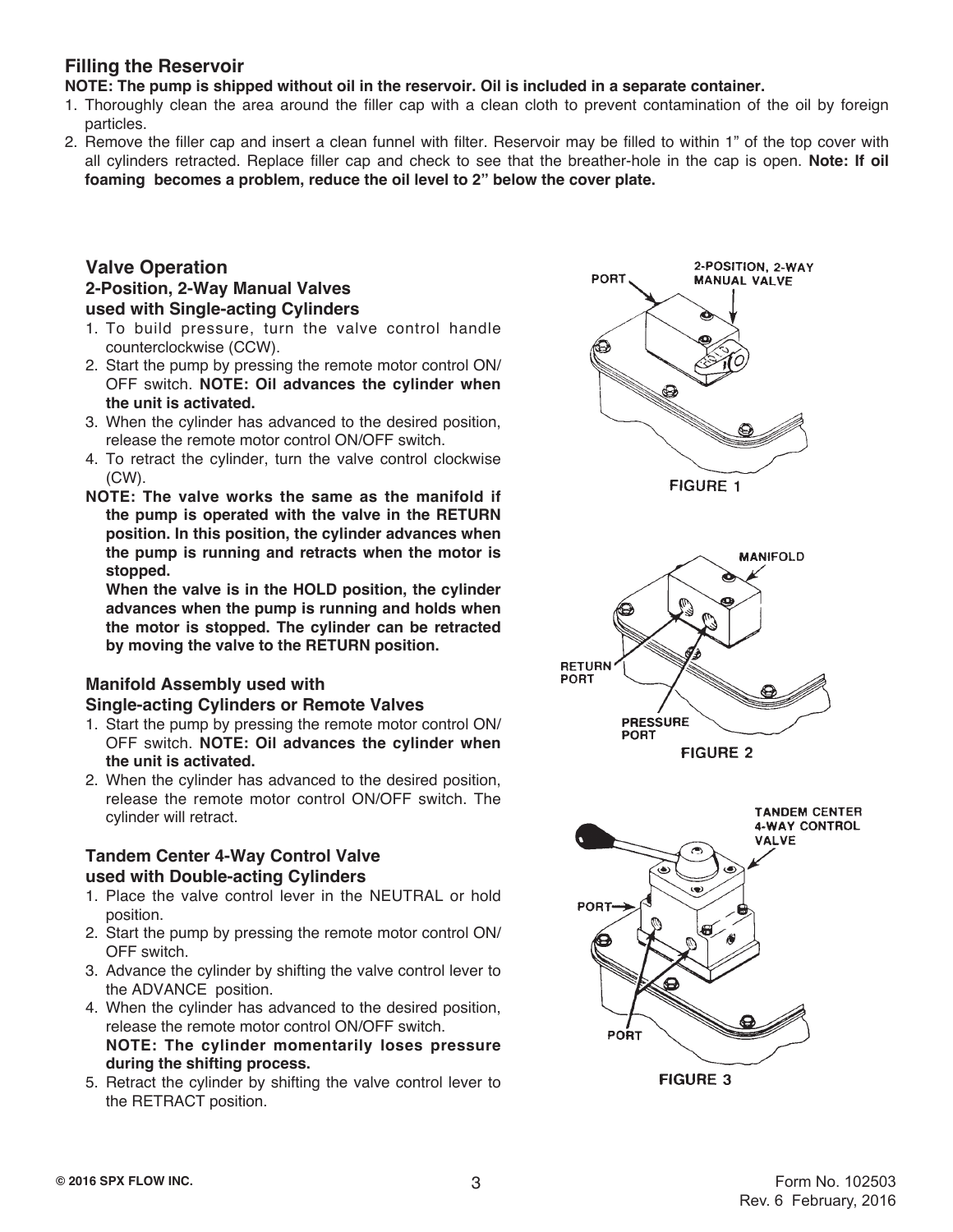## **PREVENTIVE MAINTENANCE**

**WARNING: To help avoid possible personal injury,**

- **• Disconnect the pump from the poser supply before performing maintenance or repair procedures.**
- **• Repairs and maintenance should be performed in a dust-free area by a qualified technician.**

## **Bleeding Air from the System**

Air can accumulate in the hydraulic system if the reservoir oil level has been permitted to get too low. This air causes the cylinder to respond in an unstable or slow manner. To remove the air:

- 1. Position hydraulic cylinder(s) on their sides with the couplers located upward and at a lower level than the pump.
- 2. Remove any load from the cylinder(s), and cycle the hydraulic system through several cycles (fully extend and retract the cylinders).

## **Hydraulic Fluid Level**

- 1. Check the oil level in the reservoir after each 10 hours of use. Due to the very limited amount of oil required by the typical hydraulic cylinder(s) used with this pump, the oil level is considered adequate when the reservoir is partially full. Maximum capacity is when the oil is 1-1/2" below the cover plate with all cylinders retracted.
- 2. When adding oil, use an approved, high-grade hydraulic oil (215 SSU @ 100°F). Retract the cylinders and disconnect the power supply. Clean the area around the filler plug, remove the plug, and insert a clean funnel with filter.
- 3. The frequency of oil changes will depend upon the general working conditions, severity of use, and overall cleanliness and care given the pump. Three hundred hours of use under general shop conditions is considered a standard change interval. Drain, flush, and refill the reservoir with an approved, high-grade hydraulic oil (215 SSU  $\textcircled{a}$  100°F).

## **Lubrication (Air Driven Motor only)**

If the pump is operated on a continuous duty cycle or at maximum speeds for extended periods, an automatic air line oiler should be installed in the air inlet line as close to the pumping unit as possible. Set the unit to feed 1 drop of oil per minute (one drop for every 50-75 CFM of air) into the system, or refer to the air pump manufacturer's instructions. Use SAE #10 oil.

### **Draining and Flushing the Reservoir**

### **IMPORTANT: Clean the pump exterior before the pump interior is removed from the reservoir.**

1. Remove the ten screws that fasten the motor and pump assembly to the reservoir.

#### **IMPORTANT: Do not damage the gasket or bump the filter or pressure regulating valves when lifting the pump and motor off the reservoir. See Figures 4 & 5.**

- 2. Drain oil and clean the inside of the reservoir. Fill with a suitable nonflammable flushing oil. Rinse the filter clean.
- 3. Place the pump and motor assembly back onto the reservoir and secure with four of the ten screws. Assemble the screws in opposite corners of the housing.

### **IMPORTANT: Connect a hose to the advance/retract port of the pump manifold. Place the other end of the hose into the oil filler plug hole.**

- 4. Run the pump for several minutes. Then disconnect the motor and pump assembly, and drain and clean the inside of the pump reservoir.
- 5. Fill the reservoir to 1-1/2" below the cover plate with an approved, high-grade hydraulic oil. Place the pump and motor assembly (with gasket) onto the reservoir. Thread in ten screws and tighten securely and evenly.

## **Maintenance and Cleaning**

- 1. Keep the pump's outer surface as free from dirt as possible.
- 2. Seal all unused couplers with thread protectors.
- 3. Keep all hose connections free of dirt and grime.
- 4. The breather-hole in the filler cap must be clean and unobstructed at all times.
- 5. Equipment connected to the pump must be kept clean.
- 6. Use only an approved, high-grade hydraulic oil in this pump. Change as recommended (approx. every 300 hours).
- 7. Periodically lubricate the electric pump motor.





**FIGURE 5**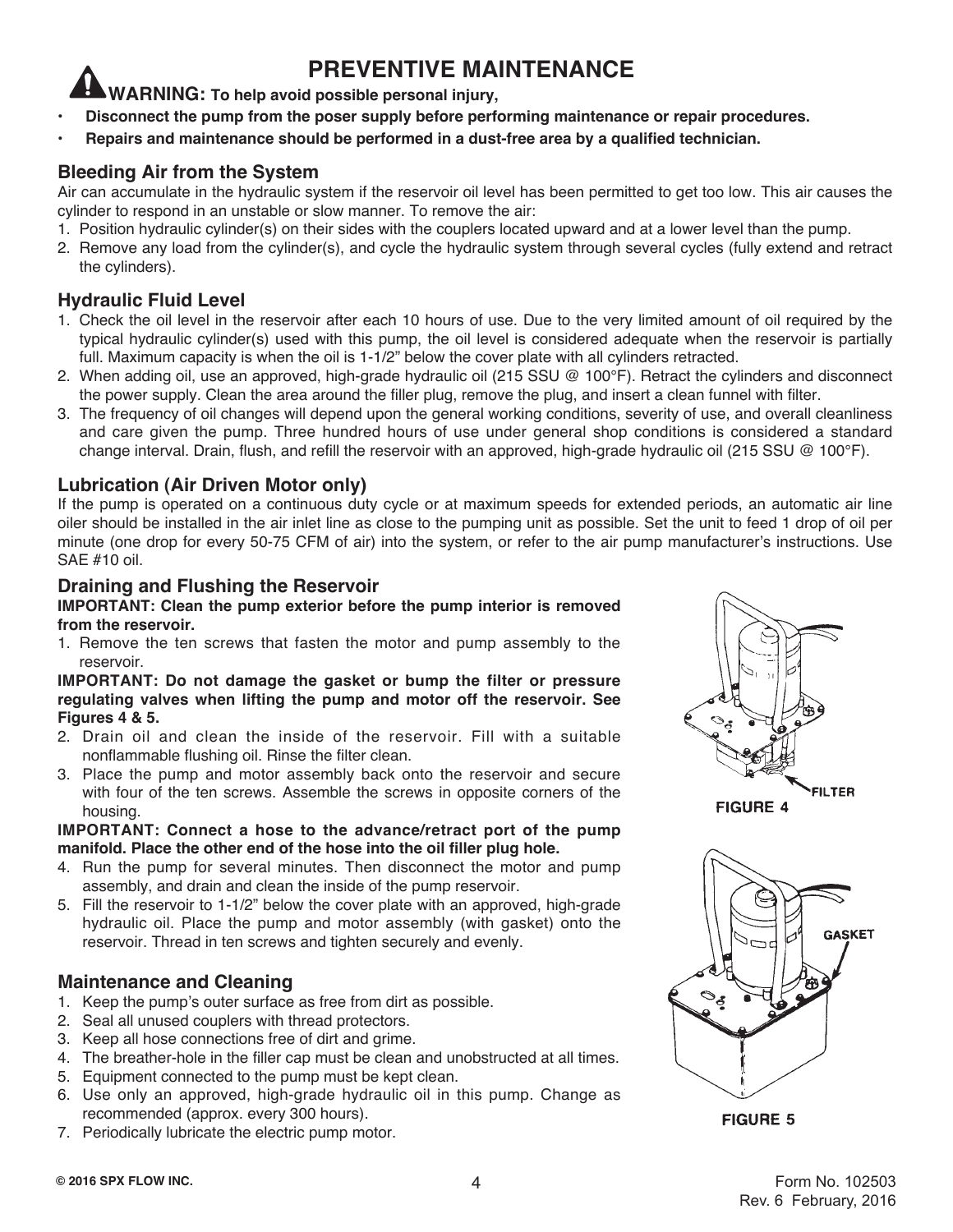## **TROUBLE-SHOOTING GUIDE**

- **WARNING: To help avoid possible personal injury,**
- **• All repair work or trouble-shooting must be done by qualified personnel familiar with this equipment.**
- **• Use the proper gauges and equipment when trouble-shooting.**

#### **NOTE:**

- **• Depending on the type of pump, it is often best to check for leaks by using a hand pump and applying pressure to the suspect area without the motor running. Watch for leaking oil and follow it back to its source.**
- **• Plug the outlet ports of the pump when checking for leakage to determine if the leakage is in the pump or if it is in the cylinder or tool.**
- **• Refer to your pumps parts list and the following hydraulic schematic when using this trouble-shooting guide.**



## **HYDRAULIC SCHEMATIC**

| Unloading valve setting (measured<br>at low pressure pump hose) | 230/290 PSI                                                                                                                                                                                                                                                                                             | 260/320 PSI                  | 310/370 PSI |  |
|-----------------------------------------------------------------|---------------------------------------------------------------------------------------------------------------------------------------------------------------------------------------------------------------------------------------------------------------------------------------------------------|------------------------------|-------------|--|
| <b>PUMP</b><br><b>PART</b><br><b>NUMBER</b>                     | 110-000051-3<br>110-000051-1<br>99150-B<br><b>HE172</b><br><b>HE174</b><br><b>PE17 SERIES</b><br><b>PE172A-OWENS</b><br><b>PE172S-KJ</b><br><b>PE192</b><br><b>PE192</b><br>PE30-MAST<br>PE30-ATCO<br>PE32-MAST<br>PE32-ATCO<br>PE302-MAST<br>PE322-MAST<br>65703-CJJ<br>61463-CL<br><b>PE172-CCLUK</b> | <b>PA172</b><br><b>PA174</b> | 61253       |  |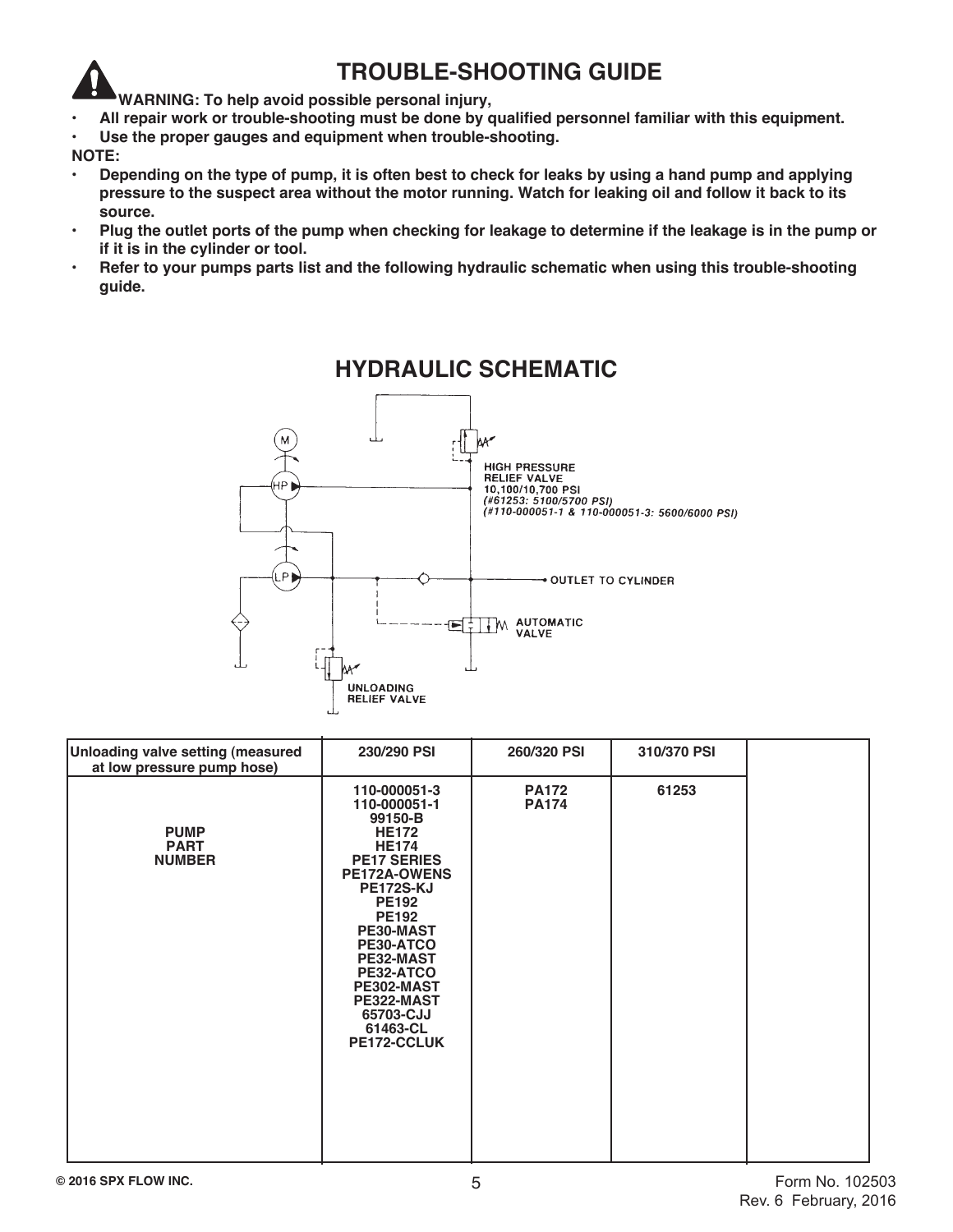| <b>PROBLEM</b>                                               | <b>CAUSE</b>                                                                                                         | <b>SOLUTION</b>                                                                                                                                                                                                                                                      |
|--------------------------------------------------------------|----------------------------------------------------------------------------------------------------------------------|----------------------------------------------------------------------------------------------------------------------------------------------------------------------------------------------------------------------------------------------------------------------|
| Motor does not run                                           | 1. Unit is not plugged in.<br>2. No voltage supply.<br>3. Broken lead wire or defective                              | 1. Plug in unit.<br>2. Check line voltage.<br>3. Replace defective parts.                                                                                                                                                                                            |
|                                                              | power cord plug.<br>4. Defective motor.                                                                              | 4. Replace or repair motor.                                                                                                                                                                                                                                          |
| Pump is not delivering oil or<br>delivers only enough oil to | 1. Oil level too low.                                                                                                | 1. Fill reservoir to 1-1/2" below the<br>cover plate, maximum.                                                                                                                                                                                                       |
| advance cylinder(s) partially or<br>erratically              | 2. Air in system.<br>3. Dirt is in pump or filter is<br>plugged.                                                     | 2. Bleed the system.<br>3. Pump filter should be cleaned<br>and, if necessary, pump should<br>be dismantled and all parts<br>inspected and cleaned.                                                                                                                  |
|                                                              | 4. Cold oil or oil is too heavy<br>(hydraulic oil is of a higher<br>viscosity than necessary).                       | 4. Change to lighter oil.                                                                                                                                                                                                                                            |
|                                                              | 5. Relief valve or low pressure<br>unloading valve out of<br>adjustment.                                             | 5. Readjust as needed.                                                                                                                                                                                                                                               |
|                                                              | 6. Sheared drive shaft key(s).<br>7. Motor rotating in wrong direction.                                              | 6. Replace.<br>7. Reverse rotation.                                                                                                                                                                                                                                  |
| Pump will not build full pressure                            | 1. Faulty pressure gauge.<br>2. Check for external leakage.                                                          | 1. Calibrate gauge.<br>2. Seal any faulty pipe fittings with<br>pipe sealant.                                                                                                                                                                                        |
|                                                              | 3. Inspect the pump for internal<br>leakage.                                                                         | 3. Same procedure as above<br>but for leaks around the entire<br>inner mechanism. If there are<br>no visible leaks the low-to-<br>high pressure ball check may<br>be leaking. Remove all parts.<br>Inspect the check body for any<br>damage to the seat areas. Clean |
|                                                              | 4. Sheared key(s).<br>5. High pressure pump inlet or<br>outlet ball checks in the pump                               | and reseat if necessary. Inspect<br>the ball for damages and replace<br>if necessary, then reassemble.                                                                                                                                                               |
|                                                              | are leaking.<br>6. Inadequate air pressure (air<br>motor only).                                                      | 4. Replace.<br>5. Reseat or replace valve head.                                                                                                                                                                                                                      |
|                                                              |                                                                                                                      | 6. Increase air pressure.                                                                                                                                                                                                                                            |
| Automatic valve will not build full                          | 1. Unloading pressure is too low.                                                                                    | 1. Increase unloading pressure per                                                                                                                                                                                                                                   |
| pressure                                                     | 2. Defective or oversize seat on<br>automatic valve.                                                                 | chart, sheet 3 of 4.<br>2. Replace ball and seat.                                                                                                                                                                                                                    |
|                                                              | 1. Extension cord is too long and/or                                                                                 | 1. Replace.                                                                                                                                                                                                                                                          |
| <b>Electric motor cuts out</b>                               | not of sufficient gauge.<br>2. Faulty motor.<br>3. Overheated motor can trip circuit<br>breaker in shop power panel. | 2. Replace and repair.<br>3. Allow motor to cool, reset circuit<br>breaker located in shop power<br>panel.                                                                                                                                                           |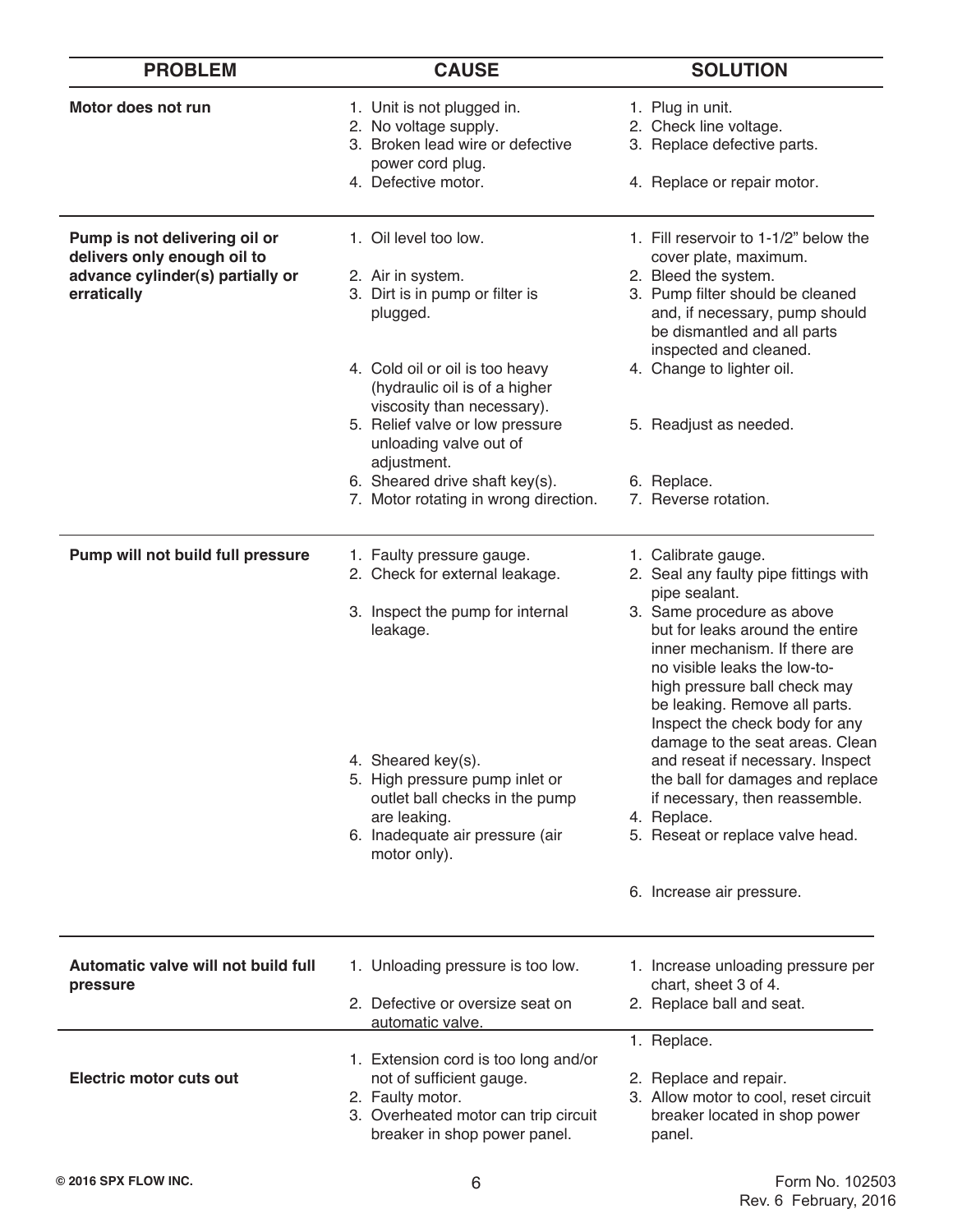| <b>PROBLEM</b>                              | <b>CAUSE</b>                                                                                                                                                                                                                                                                               | <b>SOLUTION</b>                                                                                                                                                                                                                                                        |
|---------------------------------------------|--------------------------------------------------------------------------------------------------------------------------------------------------------------------------------------------------------------------------------------------------------------------------------------------|------------------------------------------------------------------------------------------------------------------------------------------------------------------------------------------------------------------------------------------------------------------------|
| <b>Foaming oil</b>                          | 1. Oil being splashed by counter<br>weight.                                                                                                                                                                                                                                                | 1. Lower oil level to approximately<br>1-1/2" below the cover plate.                                                                                                                                                                                                   |
| Cylinder(s) will not retract                | 1. Check the system pressure; if<br>the pressure is zero, the control<br>valve is releasing pressure<br>and the problem may be in the<br>cylinder(s), mechanical linkage<br>connected to cylinder(s), or<br>quick-disconnect couplings.<br>2. Inadequate air pressure (air<br>motor only). | 1. Check the cylinders for broken<br>return springs and check<br>couplers to ensure that they are<br>completely coupled. Occasionally<br>couplers have to be replaced<br>because one check does not stay<br>open in the coupled position.<br>2. Increase air pressure. |
| Pump delivers excess oil<br>pressure        | 1. Pressure gauge is not accurate.<br>2. Relief valve not properly set.                                                                                                                                                                                                                    | 1. Calibrate gauge.<br>2. Reset the relief valve.                                                                                                                                                                                                                      |
| Automatic vale will not release<br>pressure | 1. Sticking piston.<br>2. High pressure oil is leaking past<br>the low-to-high pressure check.<br>This oil leaks back to the piston<br>in the automatic valve, keeping<br>the piston closed.                                                                                               | 1. Remove, clean and polish.<br>2. Seat the ball check. Inspect and<br>replace any faulty components.                                                                                                                                                                  |